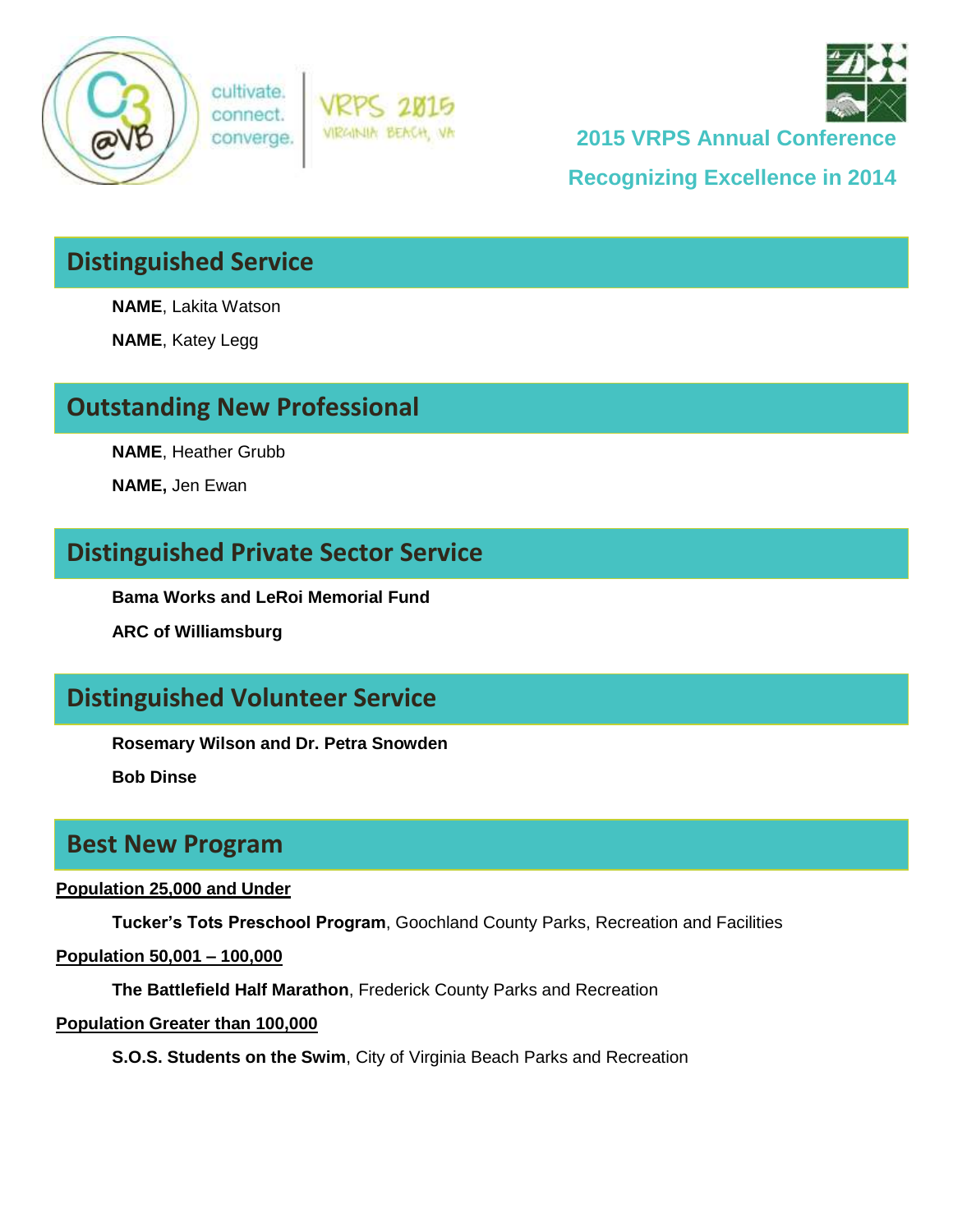

cultivate. connect. converge.



**2015 VRPS Annual Conference**

**Recognizing Excellence in 2014**

### **Best New Special Event**

#### **Population 25,000 and Under**

**Children's Farmers Market**, Staunton Parks and Recreation

#### **Population 25,001 – 50,000**

**Community Holiday Light Show**, Danville Parks and Recreation

**Population 50,001 – 100,000**

**Explore Park Open House**, Roanoke County Parks, Recreation and Tourism

VIRGINIA BEACH, VA

### **Population Greater than 100,000**

**Pirate Fest at Lake Fairfax Park**, Fairfax County Park Authority

### **Best New Facility (Bricks and Mortar)**

**Population 25,001 – 50,000**

**Agriculture Education Building**, Isle of Wight Parks and Recreation

### **Best New Facility (Parks, Playground, Greenways and Trails)**

### **Population 25,001 – 50,000**

**Nike Park Skate Park**, Isle of Wight Parks and Recreation

#### **Population 50,001 – 100,000**

**Philpott Marina**, Henry County Parks and Recreation

#### **Population Greater than 100,000**

**Twin Hickory Park**, Henrico County Division of Parks, Recreation and Facilities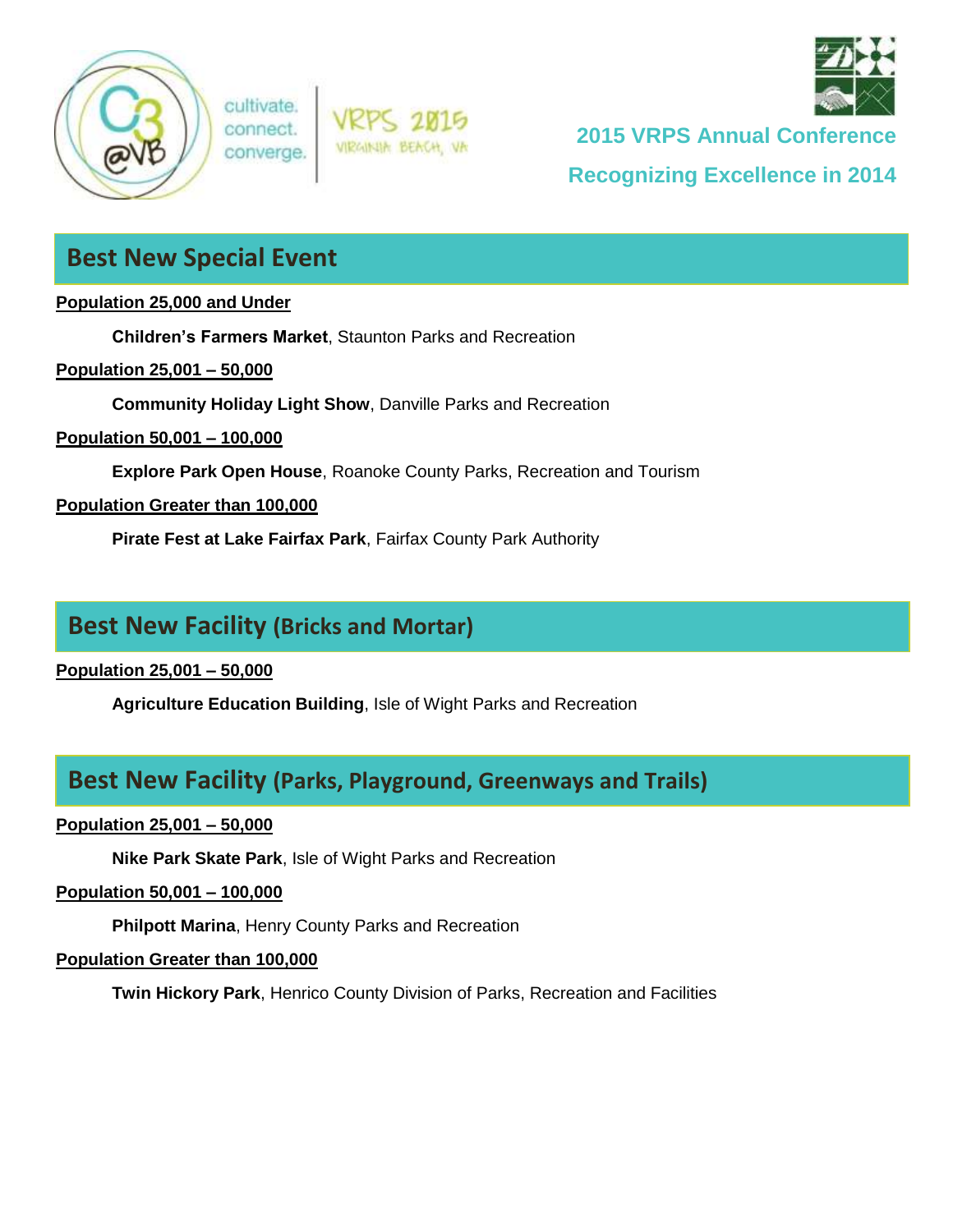

cultivate. connect converge





# **2015 VRPS Annual Conference Recognizing Excellence in 2014**

### **Best New Renovation/Addition (Bricks and Mortar)**

### **Population 25,000 and Under**

**Central High School Gymnasium**, Goochland County Parks, Recreation and Facilities

### **Population Greater than 100,000**

**Oak Marr RECenter**, Fairfax County Park Authority

### **Best New Renovation/Addition (Parks, Playgrounds, Greenways & Trails)**

#### **Population 25,000 and Under**

**Appomattox River Trail System – Phase 3**, Colonial Heights Recreation and Parks

### **Population 25,001 – 50,000**

**Potomac Crossing Park**, Town of Leesburg Parks and Recreation

### **Population Greater than 100,000**

**Lake Lawson Natural Area Restoration Area**, City of Virginia Beach Parks and Recreation

### **Best New Environmental Sustainability**

### **Population 25,001 – 50,000**

**Back to Nature Pleasant Grove Park**, Fluvanna County Parks and Recreation

### **Population Greater than 100,000**

**Urban Forest Management Plan**, City of Virginia Beach Parks and Recreation